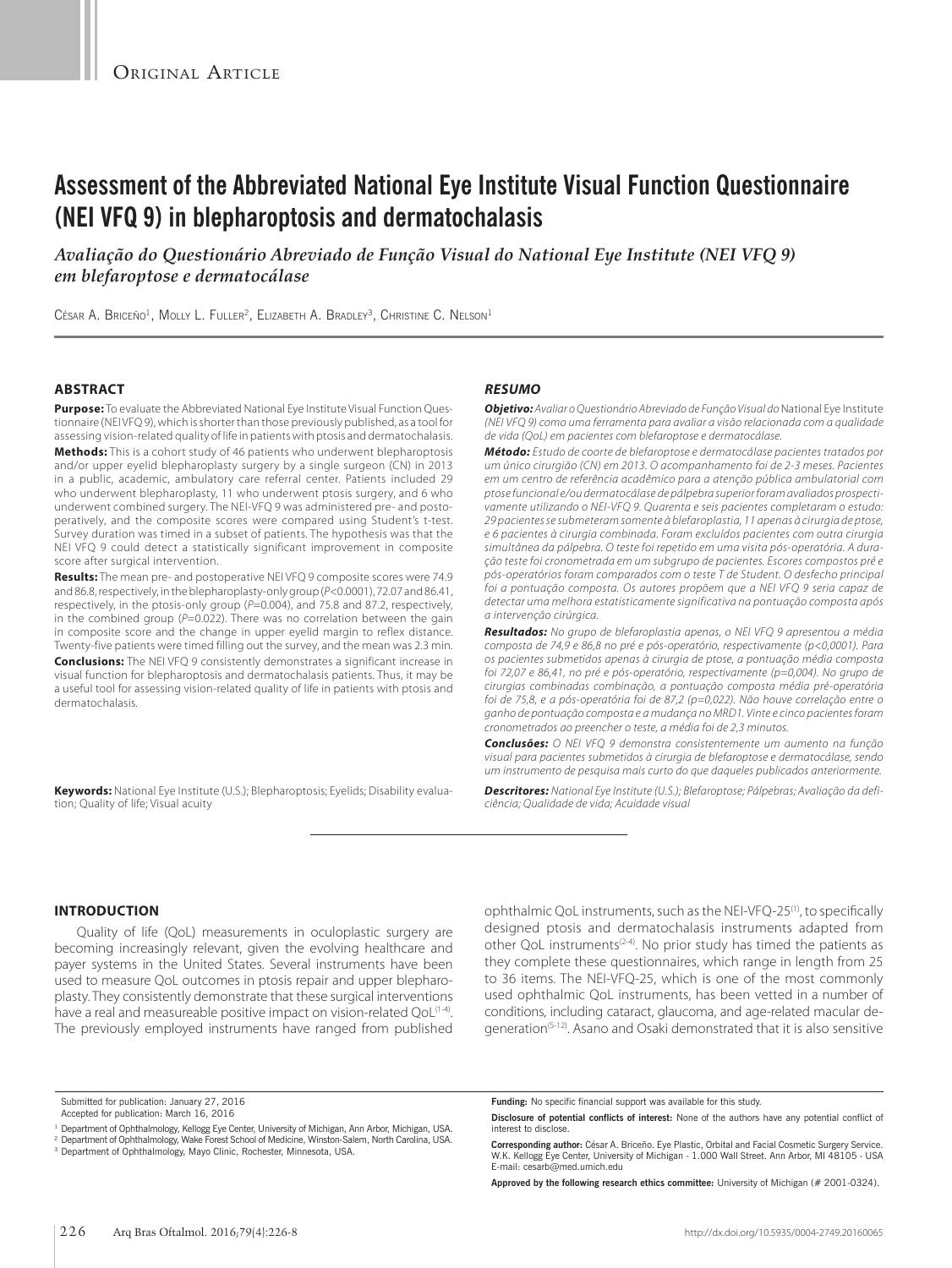in detecting improvements in QoL after ptosis surgery<sup>(1)</sup>. Kodjebacheva et al. published shortened versions of the survey, including the VFQ-9, which proved to be comparable to the 25-item version across a number of eye conditions. The vision-related functional domains tested in the NEI-VFQ-9 are as follows: general vision, near vision, distance vision, driving, peripheral vision, role limitation, and mental health<sup>(9)</sup>. This is the first study designed to assess whether the shortened VFQ-9 is sensitive enough for assessing vision-related QoL in patients with ptosis and dermatochalasis.

## **METHODS**

Sixty-eight subjects were recruited for the study. The inclusion criteria included age older than 18 years, diagnosis of acquired in volutional blepharoptosis and/or dermatochalasis at initial visit, best corrected Snellen visual acuity of 20/40 or better in each eye, and the ability to complete written preoperative and postoperative questionnaires. The exclusion criteria included failure to complete the second survey and any other simultaneous eyelid procedure at the time of surgery, such as lower eyelid blepharoplasty, brow lift or browpexy, biopsy of any lesions, or eyelid tightening. Five patients were excluded on the basis of simultaneous surgery, and 17 did not complete a second survey.

In the end, 46 patients with blepharoptosis and/or upper eyelid dermatochalasis who underwent blepharoptosis and/or upper eyelid blepharoplasty surgery by a single surgeon (CN) met the study criteria and were evaluated in the study. The upper eyelid margin to reflex distance (MRD1) was measured pre- and postoperatively in ptosis patients, using a millimeter ruler, to the nearest 0.5 mm. Dermatochalasis was diagnosed based on the presence of visible hooding of the upper eyelid at rest with a neutral facial expression. The study was verbally explained to each patient, and verbal consent was obtained from each participant. An Institutional Review Board (IRB) waiver of written informed consent was obtained. All manipulation of health information was conducted in compliance with the regulations of the Health Insurance Portability and Accountability Act, as required by the University of Michigan.

The NEI-VFO 9 was administered in the clinic during the initial visit. It was then repeated at the 2-3 month postoperative visit. The complete NEI-VFQ-9 described by Kodjebacheva et al. is reproduced in table 1. Composite scores were calculated from the preoperative and postoperative questionnaires. Ptosis only, blepharoplasty only,

#### **Table 1. Nine-item national eye institute visual function questionnaire (NEI-VFQ-9)**

| Q1. General vision (6-level)                                                                                            |                                                                            |                                                                                                                                                               |  |
|-------------------------------------------------------------------------------------------------------------------------|----------------------------------------------------------------------------|---------------------------------------------------------------------------------------------------------------------------------------------------------------|--|
| At the present time, would you say your eyesight (with glasses or contact lenses, if you wear them) is:                 |                                                                            |                                                                                                                                                               |  |
| 1) Excellent                                                                                                            | 2) Good                                                                    | 3) Fair                                                                                                                                                       |  |
| 4) Poor                                                                                                                 | 5) Very poor                                                               | 6) Are you completely blind?                                                                                                                                  |  |
| Q2. Well-being/mental health (5-level)                                                                                  |                                                                            |                                                                                                                                                               |  |
| How much of the time do you worry about your eyesight?                                                                  |                                                                            |                                                                                                                                                               |  |
| 1) None of the time                                                                                                     | 2) A little of the time                                                    | 3) Some of the time                                                                                                                                           |  |
| 4) Most of the time                                                                                                     | 5) All of the time                                                         |                                                                                                                                                               |  |
| Q3. Near vision, reading normal newsprint (6-level)                                                                     |                                                                            |                                                                                                                                                               |  |
| How much difficulty do you have reading ordinary print in newspapers?                                                   |                                                                            |                                                                                                                                                               |  |
| 1) No difficulty at all                                                                                                 | 2) A little difficulty                                                     | 3) Moderate difficulty                                                                                                                                        |  |
| 4) Extreme difficulty                                                                                                   |                                                                            | 5) Stopped doing this because of your eyesight 6) Stopped doing this for other reasons or not interested in doing this                                        |  |
| Q4. Near vision, seeing well up close (6-level)                                                                         |                                                                            |                                                                                                                                                               |  |
| using hand tools?                                                                                                       |                                                                            | How much difficulty do you have performing work or hobbies that require you to see well up close, such as cooking, sewing, fixing things around the house, or |  |
| 1) No difficulty at all                                                                                                 | 2) A little difficulty                                                     | 3) Moderate difficulty                                                                                                                                        |  |
| 4) Extreme difficulty                                                                                                   |                                                                            | 5) Stopped doing this because of your eyesight 6) Stopped doing this for other reasons or not interested in doing this                                        |  |
| Q5. Distance vision, going down stairs at night (6-level)                                                               |                                                                            |                                                                                                                                                               |  |
| Because of your eyesight, how much difficulty do you have going down steps, stairs, or curbs in dim light or at night?  |                                                                            |                                                                                                                                                               |  |
| 1) No difficulty at all                                                                                                 | 2) A little difficulty                                                     | 3) Moderate difficulty                                                                                                                                        |  |
| 4) Extreme difficulty                                                                                                   |                                                                            | 5) Stopped doing this because of your eyesight 6) Stopped doing this for other reasons or not interested in doing this.                                       |  |
| Q6. Driving (6-level)*                                                                                                  |                                                                            |                                                                                                                                                               |  |
| How much difficulty do you have driving during the daytime in familiar places?                                          |                                                                            |                                                                                                                                                               |  |
| 1) No difficulty at all                                                                                                 | 2) A little difficulty                                                     | 3) Moderate difficulty                                                                                                                                        |  |
| 4) Extreme difficulty stopped doing this because of<br>your eyesight                                                    | 5) Stopped doing this for other reasons or not<br>interested in doing this |                                                                                                                                                               |  |
| Q7. Role limitation (5-level)                                                                                           |                                                                            |                                                                                                                                                               |  |
|                                                                                                                         |                                                                            | Are you limited in how long you can walk or perform other activities such as housework, child care, school, or community activities because of your vision?   |  |
| 1) All of the time,                                                                                                     | 2) Most of the time                                                        | 3) Some of the time,                                                                                                                                          |  |
| 4) A little of the time                                                                                                 | 5) None of the time                                                        |                                                                                                                                                               |  |
| Q8. Peripheral vision (6-level)                                                                                         |                                                                            |                                                                                                                                                               |  |
| Because of your eyesight, how much difficulty do you have noticing objects off to the side while you are walking along? |                                                                            |                                                                                                                                                               |  |
| 1) No difficulty at all                                                                                                 | 2) A little difficulty                                                     | 3) Moderate difficulty                                                                                                                                        |  |
| 4) Extreme difficulty                                                                                                   |                                                                            | 5) Stopped doing this because of your eyesight 6) Stopped doing this for other reasons or not interested in doing this                                        |  |
| Q9. Near vision, finding objects on a crowded shelf (6-level)                                                           |                                                                            |                                                                                                                                                               |  |
| Because of your eyesight, how much difficulty do you have finding something on a crowded shelf?                         |                                                                            |                                                                                                                                                               |  |
| 1) No difficulty at all                                                                                                 | 2) A little difficulty                                                     | 3) Moderate difficulty                                                                                                                                        |  |
| 4) Extreme difficulty                                                                                                   |                                                                            | 5) Stopped doing this because of your eyesight 6) Stopped doing this for other reasons or not interested in doing this.                                       |  |